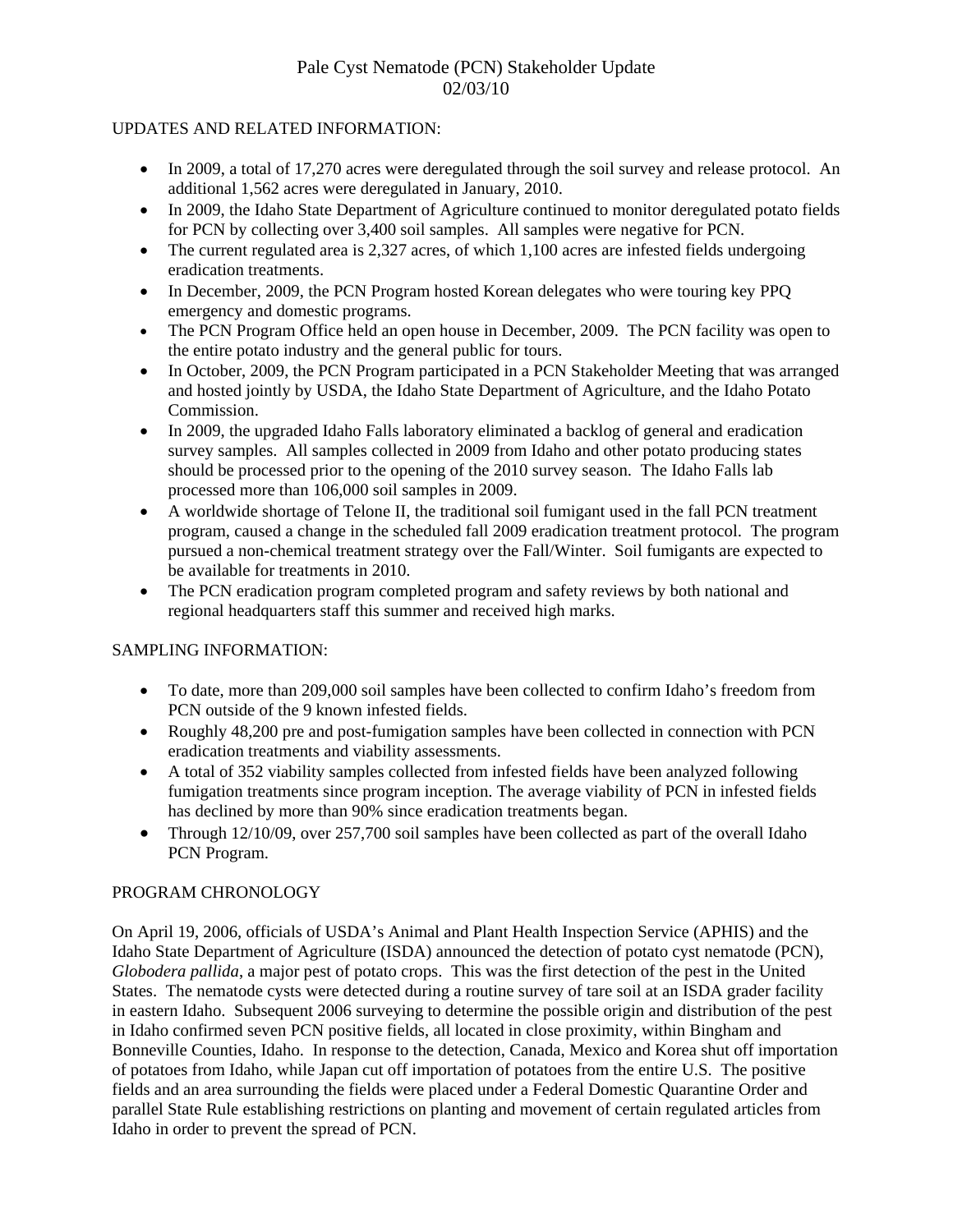#### Pale Cyst Nematode (PCN) Stakeholder Update 02/03/10

A trace of seed sources for the positive fields did not yield any evidence that seed was the source of infestation. Over 90% of the 2006 Idaho certified seed potato crop was surveyed and found negative for PCN. Other sources of introduction such as imported farm equipment, nursery stock, foreign flower bulbs, and other soil bearing items were investigated without providing any leads as to the origin of the infestation. As a result of the extensive surveying, negative test results and the regulatory actions of USDA and ISDA, Canada and Mexico reopened their markets to Idaho potatoes with some restrictions. Japan allows potatoes from the U.S. except for Idaho provided the product is not from Idaho seed.

In 2007, ISDA and USDA initiated a program to treat fields which have tested positive for PCN. The program includes pre-treatment sampling, fumigation, and post treatment sampling for up to two treatments per year. The ISDA contracts with growers for activities related to eradication of PCN from infested fields including access, tilling, irrigation, and maintaining a bio-fumigant planting at a fixed cost per acre. The first fumigation process was completed in May 2007. A bio-fumigant oil radish planted on the fields added an additional measure of control and prevented soil erosion over the summer months. The oil radish plants were tilled into the fields to replenish organic matter and rejuvenate the soil and release a compound which is toxic to the nematodes. No crops were grown for harvest in the infested fields in 2007. The second fumigation treatment was completed in August 2007. Infested fields were also fumigated in 2008. Each year, the spring fumigant used was methyl bromide and the fall fumigant used was Telone II.

On November 1, 2007 a Federal Interim Rule and Idaho State Rule went into effect, providing the framework for continued protection of Idaho and U.S. potato interests. Successful survey, regulatory, and eradication activities since the initial detection in 2006 have facilitated some regulatory relief in Idaho while forwarding the program objectives of: preventing the spread of PCN, delimiting the current infestation of PCN, eradicating PCN, restoring lost potato markets, and maintaining existing potato markets.

Regulated articles require either a limited permit or a certificate to move from the regulated areas. Equipment moving from regulated areas may be required to be cleaned. Cleaning can be done by USDA or by private parties, but USDA or ISDA must certify the cleaning. Based on a sequence of surveys, areas can be released from regulation. For low risk fields, one single survey with negative results can qualify equipment to move from the surveyed field without cleaning. Complete deregulation of fields requires at least two negative surveys taken by USDA or ISDA with at least a ten month interval between surveys.

On November 28, 2007, APHIS confirmed PCN in an additional field in Bingham County, Idaho as a result of continued intensive sampling. This find represents the eighth field infested with PCN in the regulated area in Idaho. The field has been regulated since August 28, 2006 under the Federal Order, Interim Rule, and Idaho State Rules covering PCN in Idaho. The field is adjacent to two of the other infested fields.

In 2007, approximately 5,000 acres regulated by the Federal Order in August of 2006 were released from regulated status. Additionally, corn and small grain were removed from the list of regulated articles. Peas and beans were added to the list of regulated articles.

In an effort to provide the best protection possible to the potato production and marketing system, approximately 125 fields were added to the regulated area in parts of Bingham, Bonneville, and Jefferson Counties in response to the publication of the Interim Rule for PCN. These fields are known to have been farmed by an operator the same year as he farmed one of the infested fields during the past 10 years and had at least one crop of potatoes during the past ten years.

In March 2008, more than 1,400 acres of farmland in Bingham and Bonneville Counties successfully completed a soil survey protocol, resulting in their release from Federal Regulation. In June and July 2008, the PCN Program deregulated over 580 acres of farmland subjected to intense survey and found